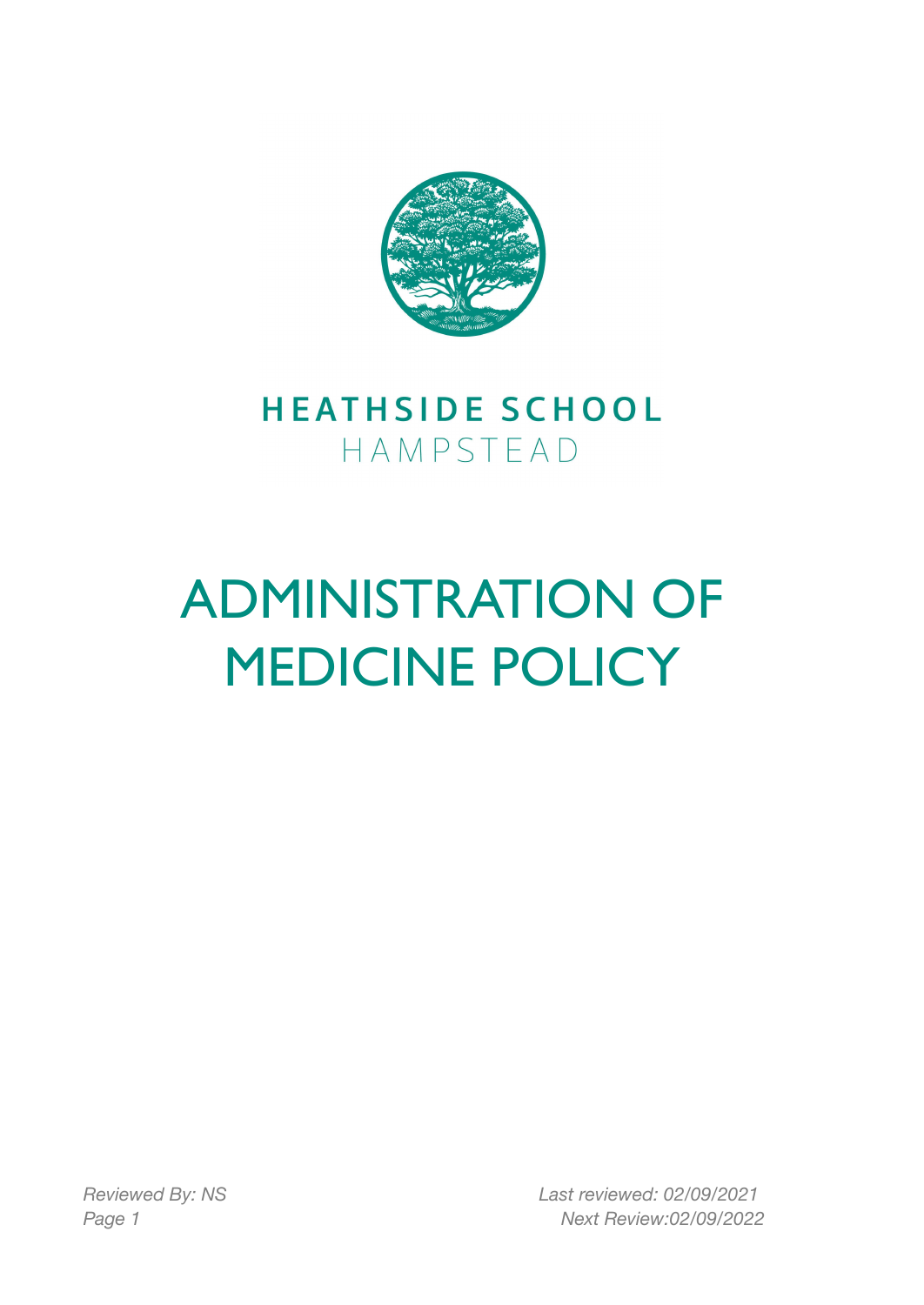# Introduction

This policy has been drawn up with reference to the DFE's Guidance on First Aid for Schools and the Statutory Framework for the Early Years Foundation Stage.

Legally schools are not compelled to administer medication to children, because of the risks involved and possible legal consequences. However, wherever possible, it is the school's policy to assist children and parents by administering medicines in school time in line with Covid safe procedures.

# **Responsibilities**

The Senior Leadership Team (SLT) is responsible for developing the Administration of Medicine Policy and for devising detailed procedures.

Parents are responsible for ensuring that their child is well enough to attend school and will be responsible for collecting their child from school if he/she is too ill to attend. Parents are required to provide emergency contact details before each child starts attending the school and are responsible for updating this information on the portal as soon as there are any changes.

Parents are responsible for providing the School with sufficient information about their child's medical condition, including any dietary requirements, allergies and treatment or special care needed at school either for short-term or long-term needs and updating this on the portal when necessary.

The Senior Leadership Team is responsible for ensuring children with medical needs have the appropriate care plan in place. This task may be delegated to the child's Teacher or Teaching Assistant. See attached information for specific AAIs and asthma instructions.

A copy of the plan will be kept with the medication in a clearly named transparent plastic zip wallet. Another copy will be kept in the class orange medical file.

Children who have Adrenaline Auto Injectors (AAIs) and other life saving medication such as asthma reliever pumps will be asked to bring in two. One to be kept in the classroom, the other with the child in a pouch (supplied by parents) at all times.

The SLT are responsible for making staff aware of pupils with medical conditions and alerting them to the need for prompt action. A list with photos of all children with medical needs is stored securely by the Health & Wellbeing Team. A condensed version containing essential information is shared with teaching staff containing such information as food allergies etc. and is available internally via the Teacher Portal in the medical and dietary information section.

A list of children with medical needs is compiled by the Deputy Head - Safeguarding and Inclusion for each class. A full list is to be discreetly displayed in each staff room, and a copy given to the Deputy Head of each site. Individual class lists will be kept in the medical file for each class along with any relevant Asthma or Allergy care plans. The class teacher must share this information with all staff who have contact with the child including sports coaches, music teachers and club leaders. All pupil medicational information is kept secure and available for those staff who need to have access under Data Protection guidance.

There are occasions when the school has to work closely with community partners such as Public Health England. If this is the case, parents will be informed of the procedure for children and families should this happen.

*Reviewed By: NS Last reviewed: 02/09/2021 Page 2 Next Review:02/09/2022*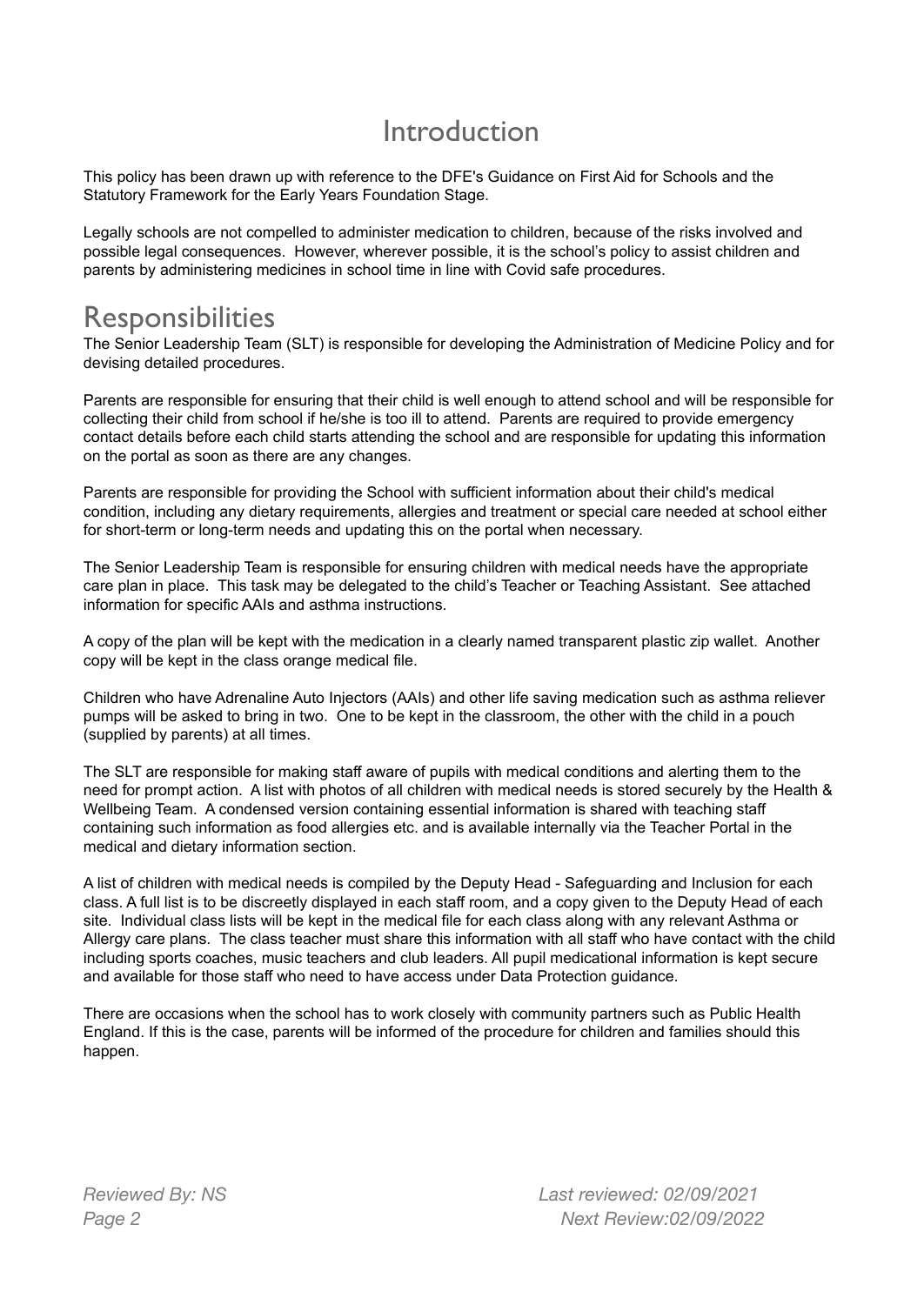# Administering medication

Only First Aiders should give medicine to a pupil ensuring that they adhere to the school's policy and procedures and have been appropriately trained where necessary. Another member of staff must witness the administration. Both will sign the record to say the medication has been given.

The exception to this is staff which have a current administration of medicines training and certification. No medication may be given to children in school without a signed consent form from the parents.

Medication prescribed by a doctor should be administered according to the instructions on the individual medication and **only given to the named pupil for whom it has been prescribed.** Medication should be kept in the original container which is clearly marked with the original dispensary label.

The law states that medicines can only be administered to a person in accordance with the directions of the prescriber. The dispensary label is a copy of the prescription and therefore the member of Staff's legal authority to administer the medication, as it contains the prescribers instructions.

#### **No member of staff may administer medication if:**

- The pharmacy label is not present
- The label is defaced of altered

If the administration of prescription medicines requires technical/medical knowledge, then individual training should be provided for staff from a qualified health professional. Training should be specific to the individual child concerned.

When the pharmacists label gives variable instructions, for example: Take one or two when required, an individual healthcare plan using the proforma given in the appendix should be agreed providing the following information:

- What is the medication for
- When to give one measure or when to give two
- When the last dose was given
- How often the dose should be repeated
- What is the maximum dose in a 24hr period

Parents will be informed on the same day, or as soon as reasonably practicable, when medication that is kept in the school for long term medical needs has been administered. The expiry dates of pupil's own medications which are kept in school are checked every half term by school staff.

All medications administered are to be recorded in order to provide a complete audit trail across the school. Any unused prescribed medicines are to be returned to the parents for disposal.

*Reviewed By: NS Last reviewed: 02/09/2021 Page 3 Next Review:02/09/2022*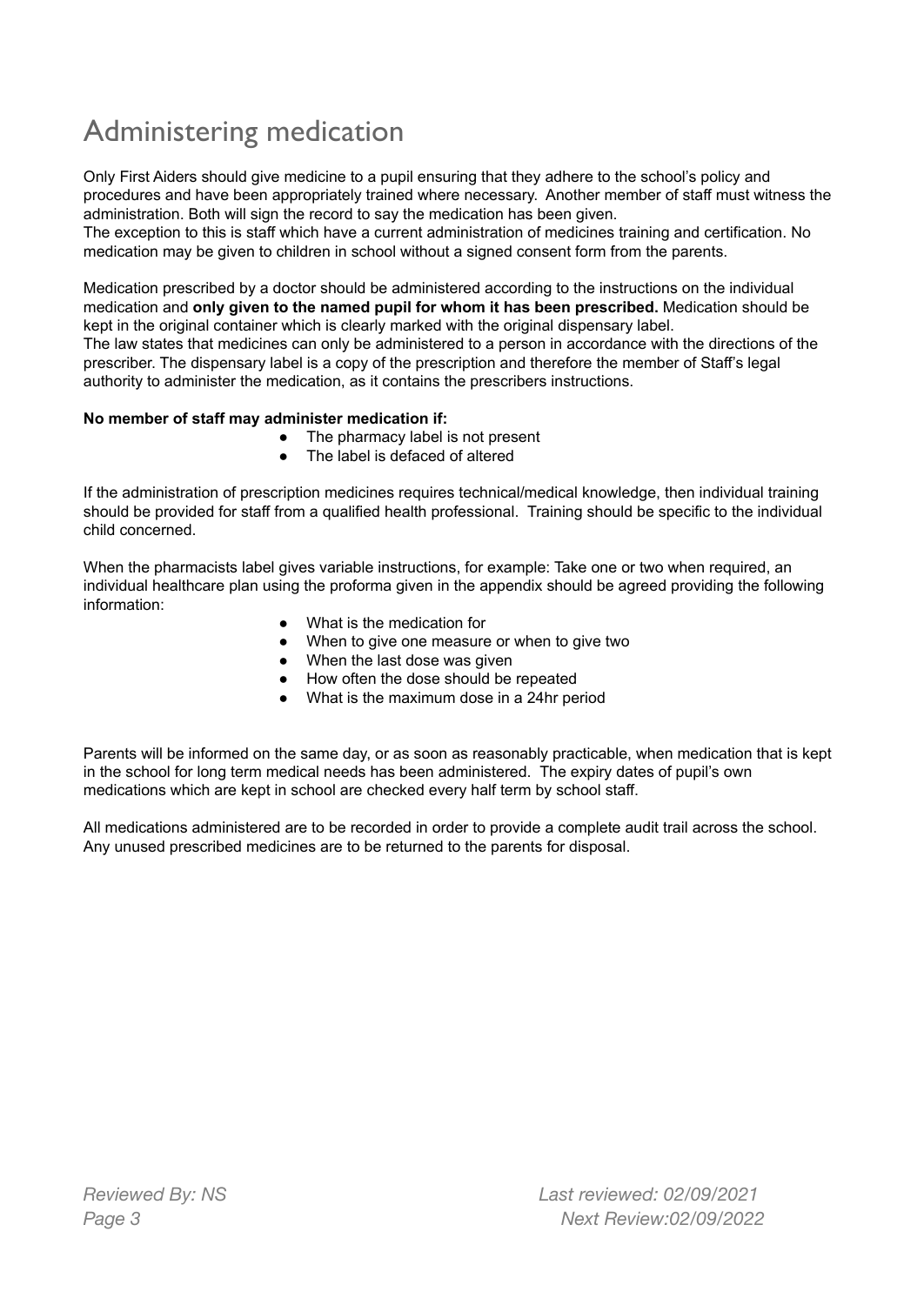# Controlled Medicines

Sometimes a doctor may prescribe a pupil a medication which is controlled under the Misuse of Drugs Act 1971 and its associated amendments. These medicines are clearly marked with a **C** on their pharmacy label and require strict control and are kept under lock and key with specific control measures in place. These Medicines may only be administered by staff members holding current training in the administration of medication. A Controlled Medicines Book for the administration of controlled drugs is held by the Deputy Head SA and kept in a locked cabinet, in a locked room, together with all medicines for the use of the named recipient.

# Non-prescribed Medicines

Parents will have completed the school's Medical Questionnaire, detailing any medical problems. Included in the form is a list of non-prescribed medicines which the school keeps a stock of. Parents then indicate which medicines they are happy for the First Aid trained staff to administer, and sign their consent for these to be given.

Since the 2020/21 Academic year the only non- prescribed medicines the school will administer are:

#### Paracetamol Antihistamine

Medications can cause adverse reactions in some people. If a pupil has an adverse reaction to the medication, no further doses will be given, and the parents will be notified and advised to seek further medical advice. If a serious reaction occurs, medical attention should be sought immediately.

If an error is made with any medication, it must be recorded and reported immediately to the Headteacher, and the Deputy Head (Inclusion and Safeguarding). The parents must be notified. Medical advice must be sought by contacting 111 NHS helpline/emergency services.

# Safe Storage and Reporting

School stock, **non-prescribed** medicines are kept in the relevant labelled Medicine Box located:

Lower School, Heath Street - First Aid cupboard behind the receptionist's desk at 84a 16 New End, Old White Bear and Shul - behind the receptionist's desk in 16 New End

Medicines should be stored strictly in accordance with product instructions and in the original container. Any non-prescribed medication given in school will be administered according to Covid safe rules. All liquids will be administered by disposable cups. Staff administering medication will wear appropriate PPE, including gloves.

# Lower School:

Each class has an orange medical file containing accident/incident forms, blank 'head bump' letters, medication consent forms, medication record forms, children's medical issues, any care/crisis plans and list of children with medical needs.

Pupils own, **prescribed** medications will be kept in a locked metal cupboard in their classroom, or if required to be stored in the fridge, in the staffroom, except for adrenaline auto injectors and asthma inhalers which are kept in the child's classroom and on the child's person.

All medicines are kept in an individual plastic bag along with a copy of the parent consent form. The original parent consent form is kept in the child's class orange medication file and then collected and stored along with

*Reviewed By: NS Last reviewed: 02/09/2021 Page 4 Next Review:02/09/2022*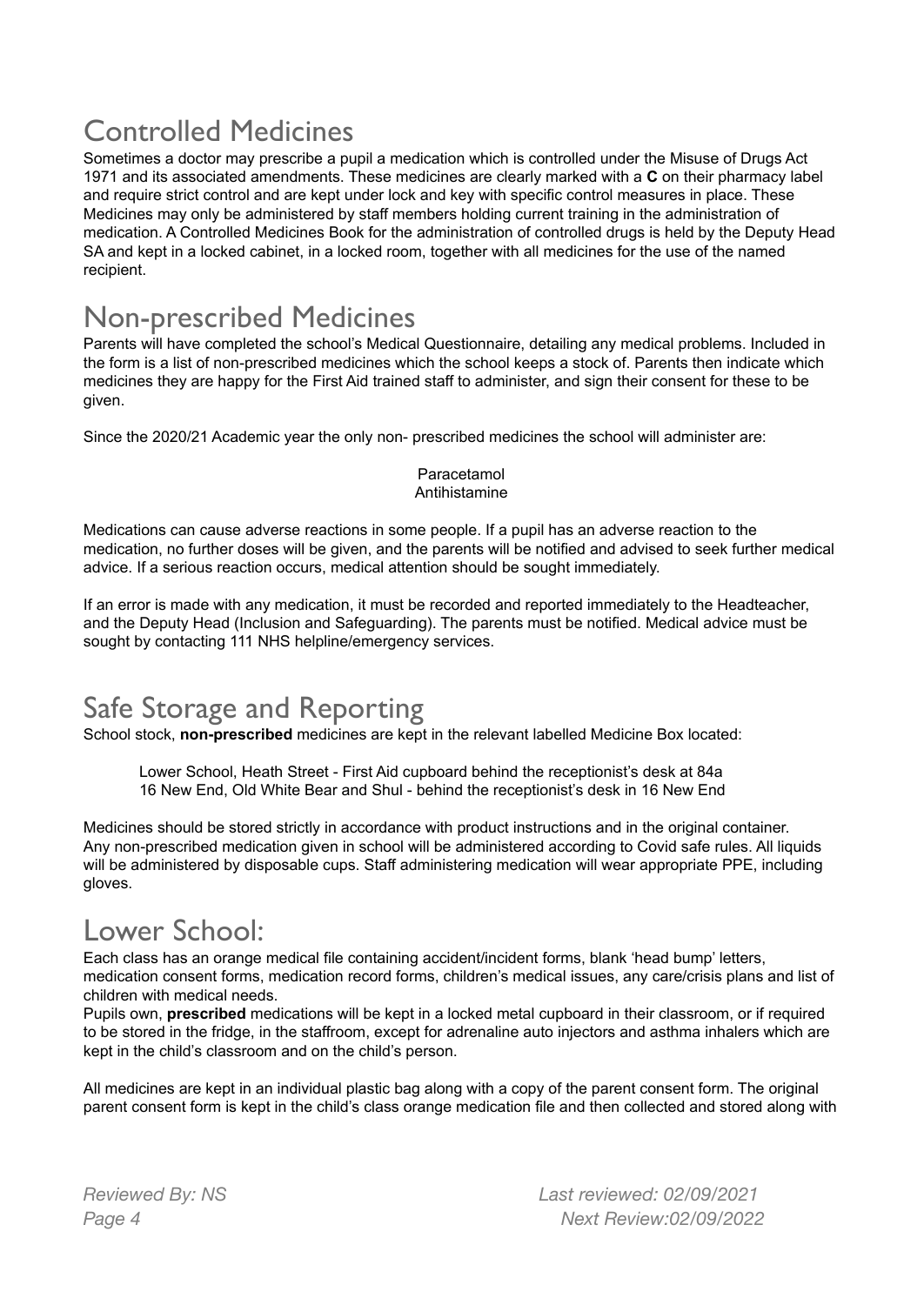the accident/incident forms once the course of medicine is finished. All medicines should be clearly marked with the child's name and expiry date. They should include the prescriber's instructions for administration.

No medication may be given to children in school without a signed consent form from the parents, both for short-term as well as long-term medical needs. This can be done on the parent portal or using a paper form from the class teacher. Medications administered are recorded to provide a complete audit trail for all medications. Any medication given in school will be administered according to Covid safe rules. All liquids will be administered by disposable cups. Staff administering medication will wear appropriate PPE, including gloves.

# Upper School:

In the upper school pupils move around to different classrooms with different teachers. This situation combined with their increased maturity means that, wherever appropriate, pupils are encouraged to take greater responsibility for their own medical treatment. However, before a pupil can self administer, a risk assessment must be undertaken to ascertain the risks involved to both the pupil and others.

Medications are stored in the school medical cabinet located behind the reception desk along with a paper based inventory of current stock. This is updated every time a medication is administered, or stock replenished. A first aid form will be completed on the school database at the time of administration detailing the reason for the administration as well as details of dosage.

Whenever a child comes to school with a prescribed medication, the medicine must be accompanied by the relevant short term or long term consent forms on which a full record of administration will be kept.

If the pupil is deemed competent to safely manage their own prescription medication, then they will be granted permission to carry no more than is needed for the school day about their person.

# School Trips and Outings (see Educational Visits Policy)

#### **Procedures for managing medicines on trips**

The school encourages pupils with medical needs to participate in safely managed trips. The school will consider reasonable adjustments to enable all children to participate fully and safely on school trips. This might include a separate risk assessment for specific pupils.

Staff supervising excursions will always be aware of any medical needs and relevant emergency procedures. A copy of any health care plan will be taken on trips and all trips must have at least one member of staff who will be first aid trained. There must always be two members of staff involved in the administration and witnessing the administration of medicine.

#### **Managing medicines on trips and outings**

If children are going on outings, staff accompanying the children must include the class teacher for the child with a risk assessment, or the year groups TSA who should be fully informed about the child's needs and/or medication.

Medication for a child is taken in a sealed plastic box clearly labelled with the child's name and name of the medication. Inside the box is a copy of the medication book entry, with the details as given above. On returning to the setting, the class teacher signs the medication record book and returns any unused medication to the child's parent(s) or guardian.

If a child on medication has to be taken to hospital, the child's medication is taken in a sealed plastic box clearly labelled with the child's name and the name of the medication.

This procedure is to be read alongside the School Educational Visits Policy' and the specific trip risk assessment.

*Reviewed By: NS Last reviewed: 02/09/2021 Page 5 Next Review:02/09/2022*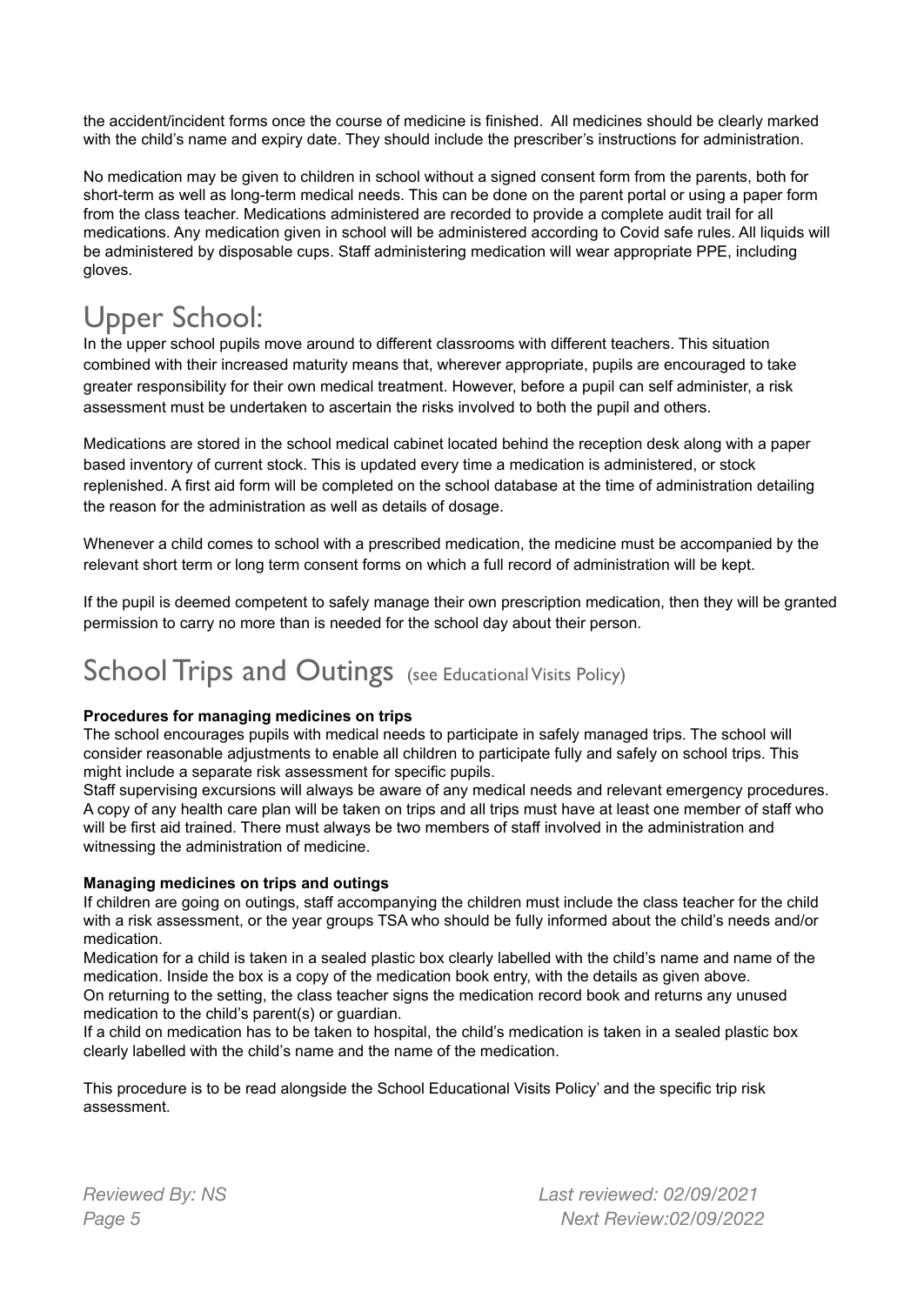# Pupils Own Self Held Medicines

Before a pupil can self administer, a risk assessment must be undertaken to ascertain the risks involved to both the pupil and others. After discussion with parents, competent pupils with certain medical conditions, e.g. severe allergy, asthma, diabetes, epilepsy, cystic fibrosis, should be encouraged to take responsibility for keeping and self-administering their own medications, e.g. adrenaline, Ventolin, insulin. This risk assessment and discussion with parents will be for the basis of an Individual Health and Care Plan (IHCP). A template for such a plan is included in Appendix 1 of this policy.

Children who can administer their medication themselves or manage procedures may require a level of supervision. If it is not appropriate for a child to self-manage, the relevant staff should administer the inhaler and manage procedures for them. Self-held medication must be clearly marked with the pupil's name and kept securely in their bags or on their person and **NEVER** given to anyone else, even if they have the same symptoms.

### **Staff**

A list of emergency contacts and medical issues will be kept for all School Staff.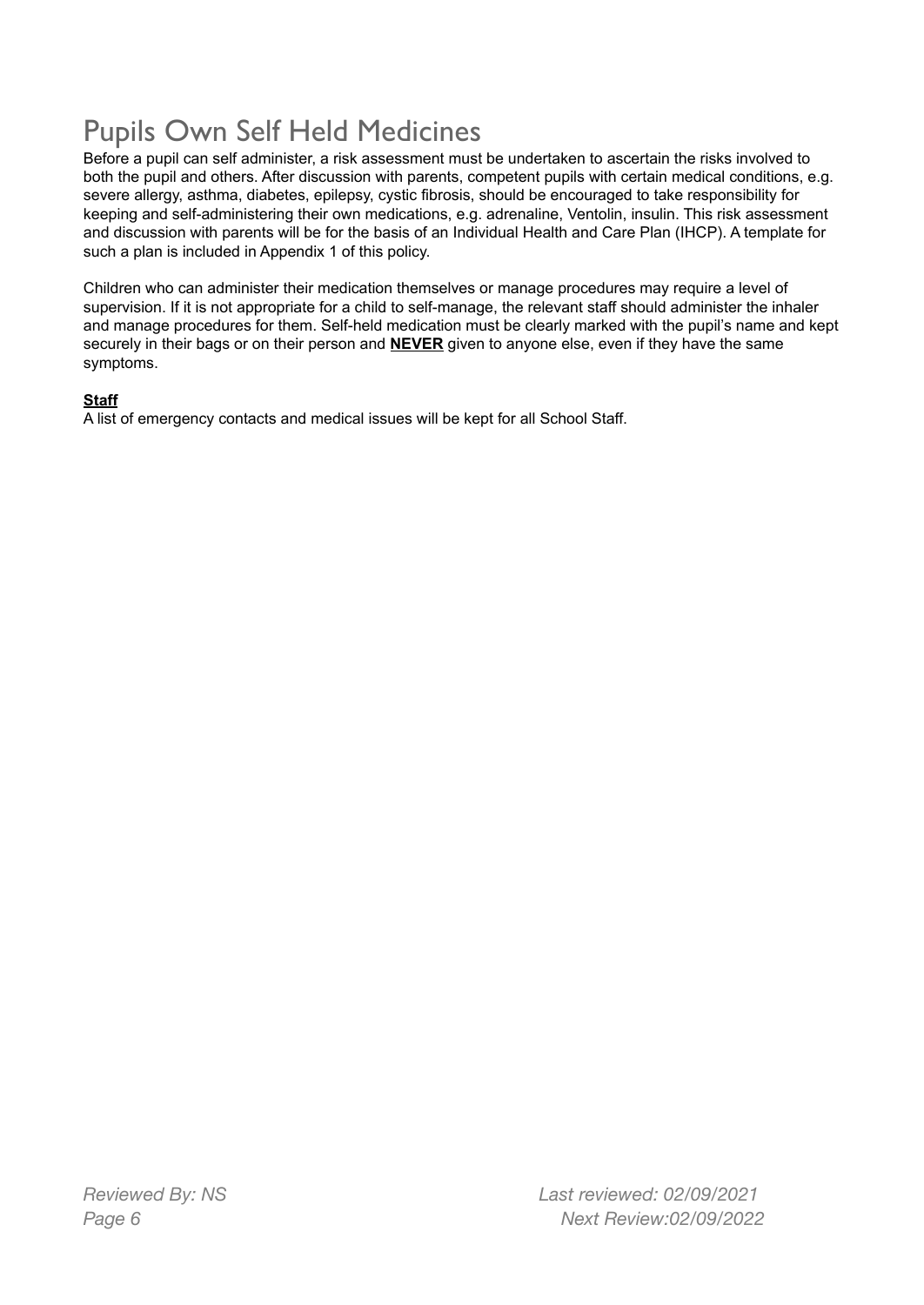### **MEDICAL EMERGENCIES**

- 1. Ensure patient is safe.
- 2. Ask Reception to locate a First Aider to attend the patient.
- 3. The First Aider must decide the next course of action.
- 4. NHS non-emergency advice DIAL 111.
- 5. If the patient's condition is serious DIAL 999.
- 6. Advise Deputy Head and/or the Headteacher.

#### **You may need to give instructions on how to get to Heathside School.**

In cases where it is not possible to take the patient by car, for example a broken limb, severe head injury or transport is unavailable, DIAL 999 and ask for an ambulance stating exactly where you are and the nature of the injury. Ensure someone goes to the front of the school to direct the ambulance. This person should be wearing a high- vis vest.

### Contacting emergency services

### **Request an ambulance - dial 999, ask for an ambulance and be ready with the information below. Speak clearly and slowly and be ready to repeat information if asked.**

- 1. your telephone number
- 2. your name
- 3. your location as follows [insert school/setting address]
- 4. state what the postcode is
- 5. provide the exact location of the patient within the school setting
- 6. provide the name of the child and a brief description of their symptoms
- 7. inform Ambulance Control of the best entrance to use and state that the crew will be met and taken to the patient
- 8. put a completed copy of this form by the phone

*Reviewed By: NS Last reviewed: 02/09/2021 Page 7 Next Review:02/09/2022*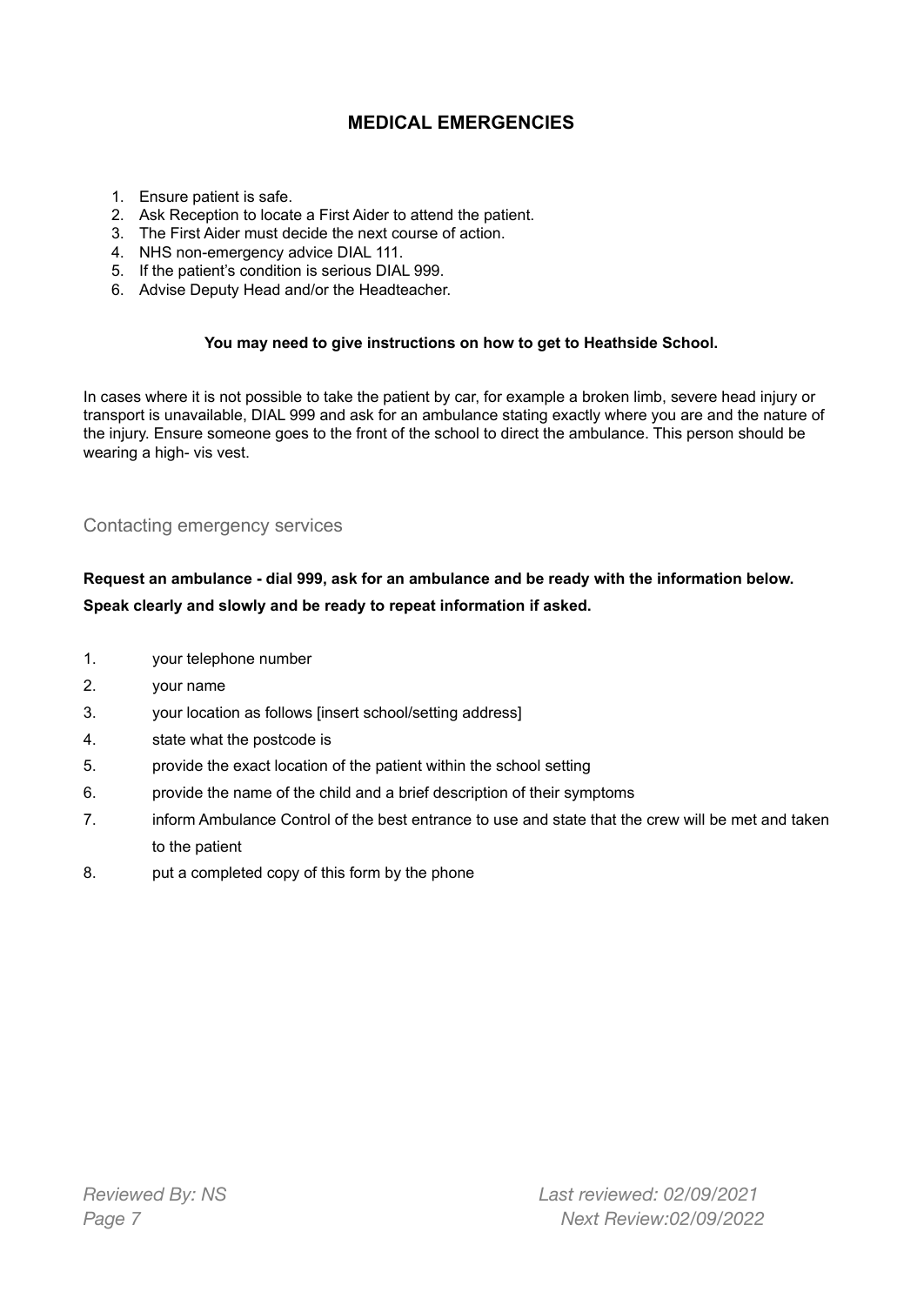### **Pupils with Chronic or Complex Medical Needs, Conditions or Disabilities**

The School's Admissions Policy and Medical Form upon application considers students with chronic or complex medical needs, conditions or disabilities in accordance with DfE guidance:

[https://www.gov.uk/government/uploads/system/uploads/attachment\\_data/file/306952/Statutory\\_guidance\\_on](https://www.gov.uk/government/uploads/system/uploads/attachment_data/file/306952/Statutory_guidance_on_supporting_pupils_at_school_with_medical_conditions.pdf) supporting pupils at school with medical conditions.pdf

#### **Under Section 100 of the Children and Families Act 2014:**

- This policy is available to potential students and their parents to encourage disclosure of medical information on application.
- On application, any special or physical needs disclosed will immediately be brought to the attention of the Headteacher for consideration.
- Parents are made aware that if due to non-disclosure of information adjustments cannot be made in a planned, proactive manner there is a risk that the school will not be able to accommodate their child safely.
- If appropriate the parents should meet with the Headteacher to consider the needs of the student and the expectations of the student and their parents. This will take place before the pupil is accepted.
- Following the meeting and assessment the school will decide if any reasonable adjustments need to be made to accommodate the student safely within the school.
- For students with chronic or complex medical needs, conditions or disabilities a risk assessment will be performed and reviewed at least annually.
- Students at the School will be properly supported so that they have full access to education, including school trips and education.
- The Headteacher will ensure that arrangements are in place to support students at school with medical conditions.
- The Headteacher and leadership team will consult with health and social care professionals, pupils and parents to ensure that the needs of the children are effectively supported.
- Protocols for students with medical needs (such as diabetes or epilepsy) can be found electronically on the teacher's portal in the section titled Medical/ Diet Notes.

#### **List of Forms:**

| 1.  | School medical questionnaire                                      |
|-----|-------------------------------------------------------------------|
| 2a. | Lower and Middle School over the counter medicine permission form |
| 2b. | High School over the counter medicine permission form             |
| 3.  | Lower and Middle School Record of Administration                  |
| 4.  | Short term (prescription) consent form                            |
| 5.  | Long term (prescription) consent form                             |
| 6.  | Staff training record form                                        |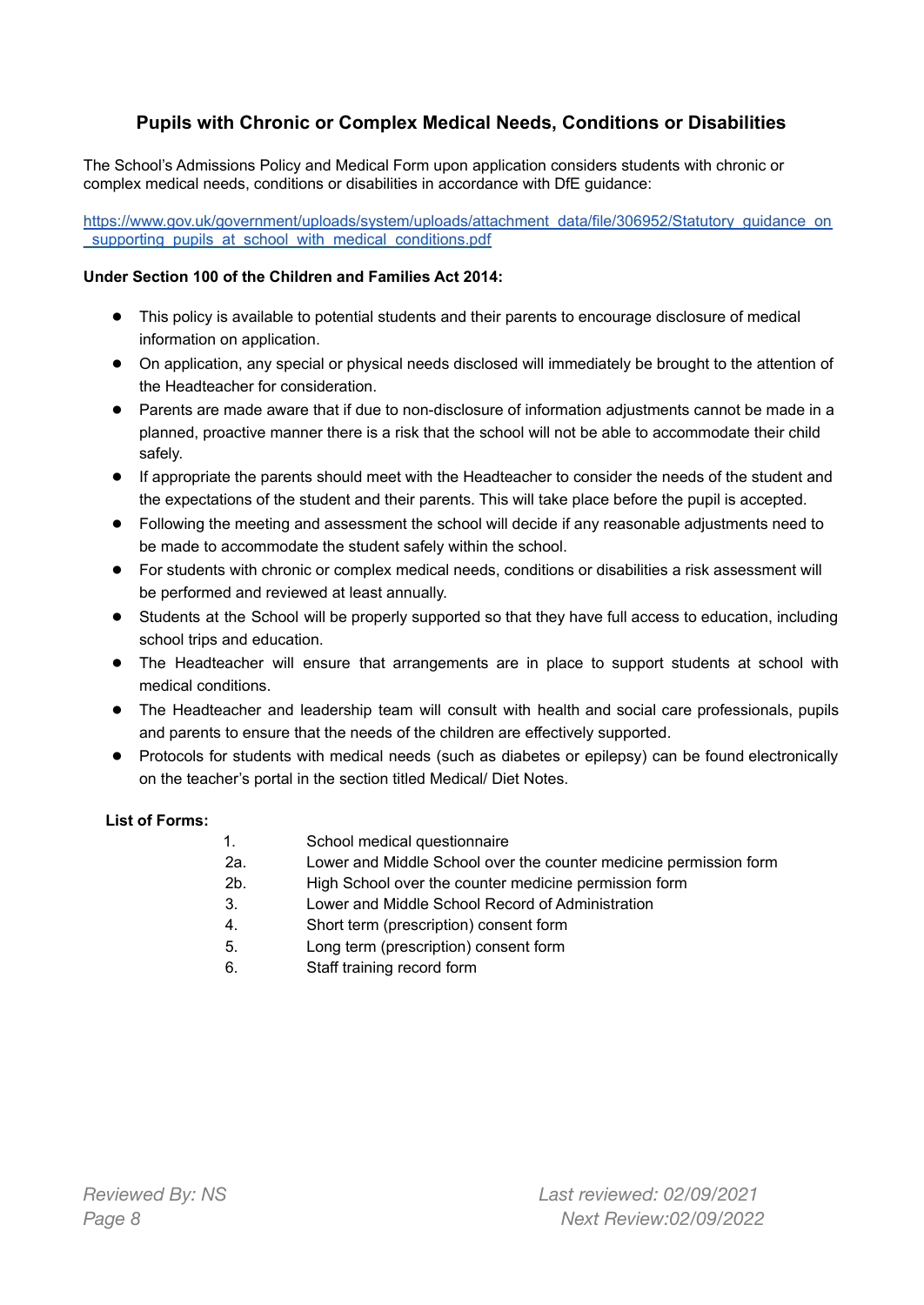Dear Parent

### **School Medication Policy**

Legally, schools are not compelled to administer medication to children, because of the risks involved and possible legal consequences. However, it is the school's policy to assist children and parents by administering medicines in school time wherever possible, by a first aider.

The school does impose certain conditions before it will administer medicine to the children in its care.

Parents must ensure that all medicines are clearly marked, with the name of the child, the dosage and times that the medicine should be administered all stated. In the case of prescription medicines, the original label with the child's name must be on the medication.

Parents must hand the medicine directly to the school reception along with the appropriate short or long term medication form.

After discussion with parents, competent pupils with certain medical conditions, e.g. severe allergy, asthma, diabetes, epilepsy, cystic fibrosis, should be encouraged to take responsibility for keeping and self-administering their own medications, e.g. adrenaline, Ventolin, insulin.

Parents are responsible for collecting the medicine from the School at the end of the day.

Parents must complete a medical consent form (available from the parent portal in the 'Forms' section), giving permission for the medicine to be administered at the school. The completed form, along with the medication will be handed to the class teacher.

Yours sincerely,

**Kate Vintiner Headteacher**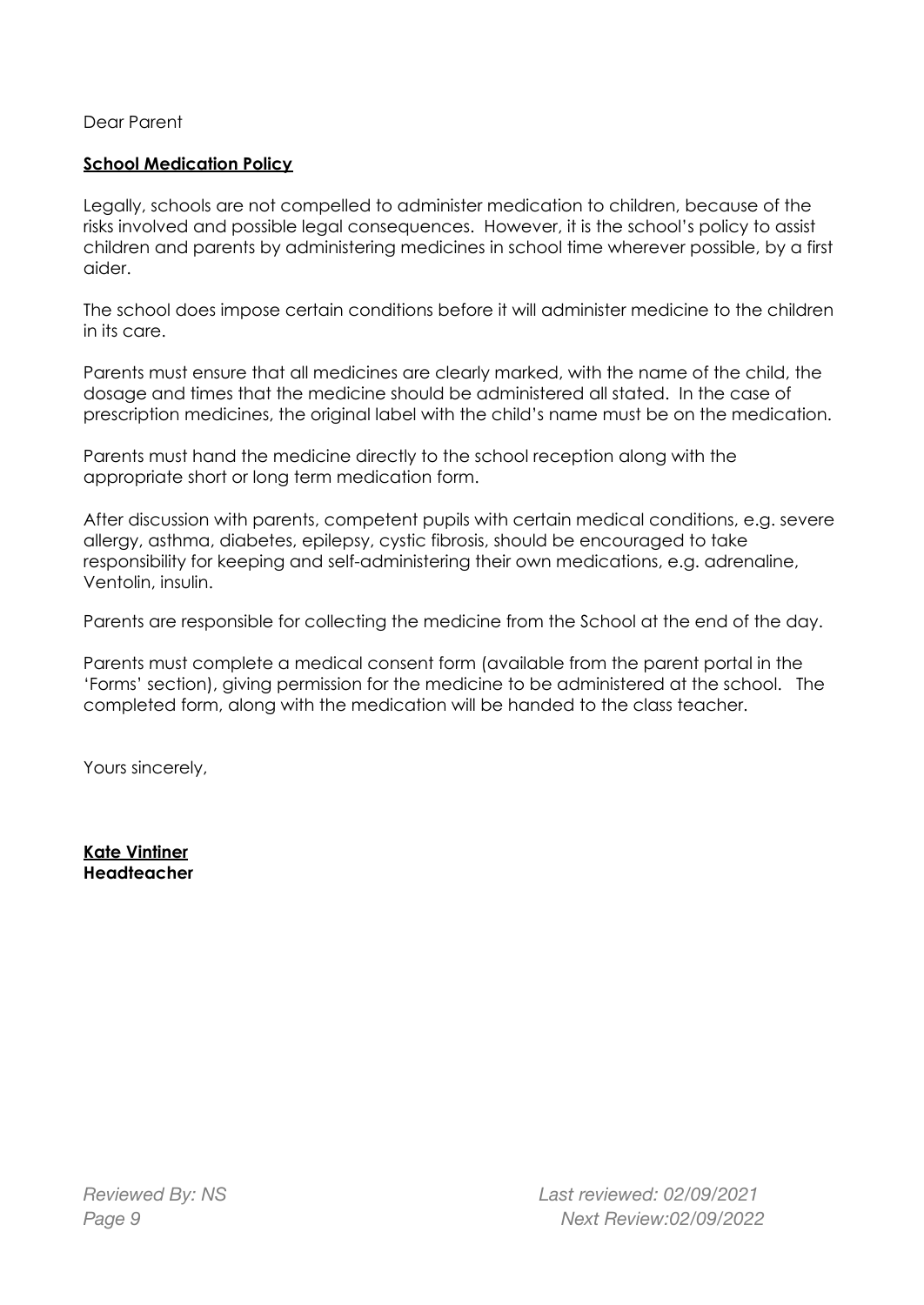# **Heathside School Medical Form 1 Medical Questionnaire**

Confidential questionnaire to be completed by parent/guardian, signed and returned to Heathside School.

#### **PLEASE ENSURE THAT THIS FORM IS COMPLETED IN FULL AND WRITE N/A IN RESPONSE TO ANY QUESTION THAT DOES NOT APPLY.**

| <b>Personal Information</b> |                            |
|-----------------------------|----------------------------|
| Full name of child          |                            |
| Address                     |                            |
|                             |                            |
| Date of Birth               |                            |
| Town and country of birth   |                            |
|                             |                            |
| <b>Emergency Contact 1</b>  | <b>Emergency Contact 2</b> |
| Name:                       | Name:                      |
| Relationship to child:      | Relationship to child:     |
| Telephone Number:           | Telephone Number:          |
| NHS Number of Child:        |                            |
| <b>NHS GP</b>               | <b>Private GP</b>          |
| Name:                       | Name:                      |
| Address:                    | Address:                   |
|                             |                            |
| Telephone Number:           | Telephone Number:          |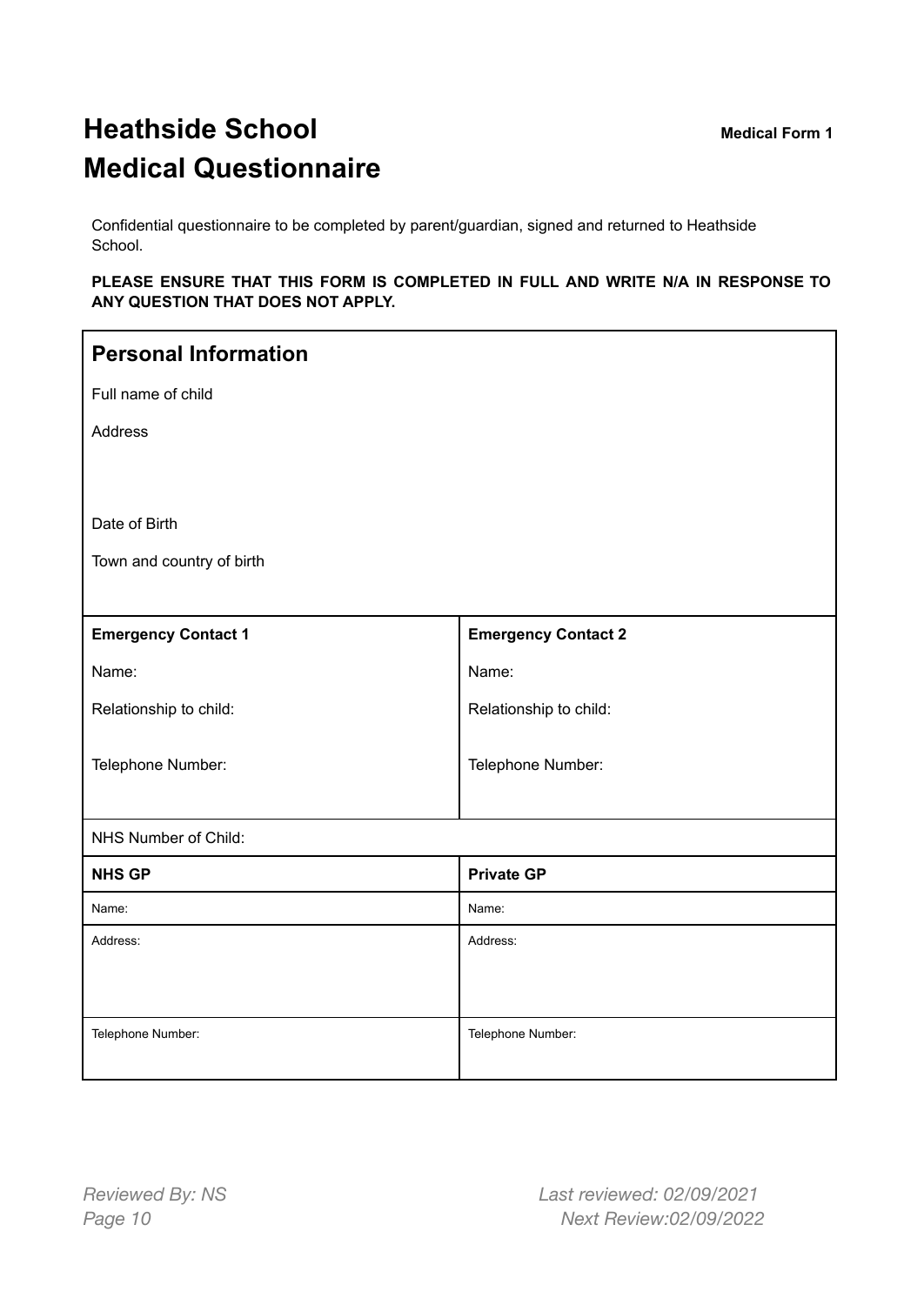| <b>Immunizations</b>                    |                                                    |                            |  |
|-----------------------------------------|----------------------------------------------------|----------------------------|--|
| When                                    | Immunization                                       | <b>Dates</b>               |  |
| As a baby                               | DTP, Polio, Hib                                    | 1.<br>2.<br>3.             |  |
|                                         | Pneumococcal                                       | 1.<br>2.                   |  |
|                                         | MenB                                               | 1.<br>$\overline{2}$       |  |
|                                         | Rotavirus                                          | 1.<br>2.                   |  |
| 12 months                               | Hib and MenC<br>Pneumococcal<br><b>MMR</b><br>MenB |                            |  |
| $2 - 7$ years                           | Influenza (yearly)                                 | 1.<br>2.<br>3.<br>4.<br>5. |  |
| $3^{1/2}$ years - pre-school<br>booster | DTP and Polio<br><b>MMR</b>                        |                            |  |
| Girls $12 - 13$ years                   | <b>HPV</b>                                         | 1.<br>2.                   |  |
| 14 years                                | DT and polio<br>MenACWY                            |                            |  |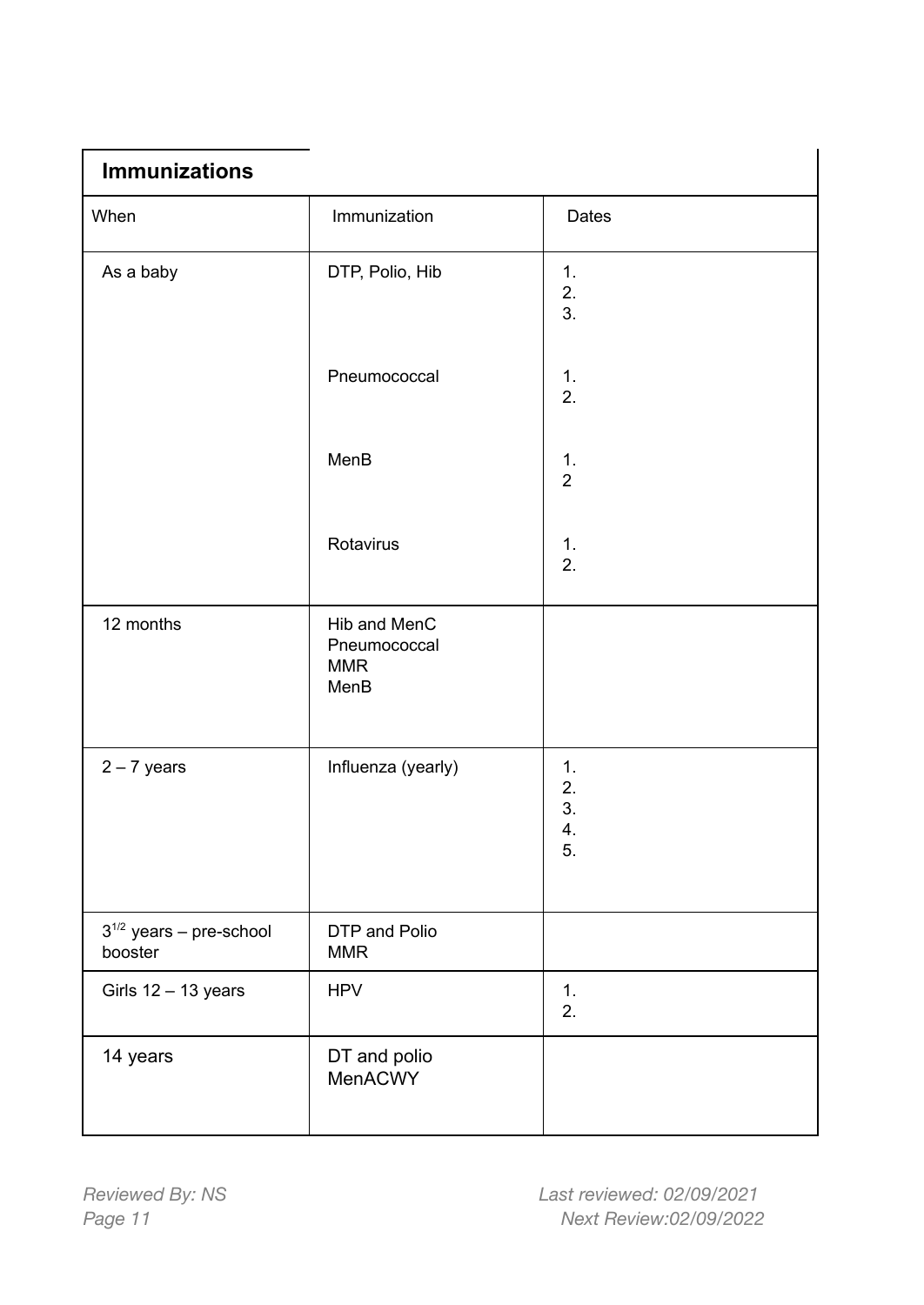### **Medical Conditions**

Does your child suffer from, or ever suffered from the following?

#### **Please specify exact condition:**

| Breathing problems e.g. asthma         | Yes / No             |
|----------------------------------------|----------------------|
| Skin problems e.g. eczema              | Yes / No             |
| Allergies<br>Anaphylactic reaction     | Yes / No<br>Yes / No |
| Endocrine problem e.g. diabetes        | Yes / No             |
| Neurological problem e.g. epilepsy     | Yes / No             |
| Headaches / migraine                   | Yes / No             |
| Ear, nose and throat problems          | Yes / No             |
| Visual or eye problems                 | Yes / No             |
| Anxiety/ Low mood /Depression          | Yes / No             |
| Dental problems                        | Yes / No             |
| Musculoskeletal problems               | Yes / No             |
| Urinary problems e.g. bedwetting / UTI | Yes / No             |
| Heart problems                         | Yes / No             |
| Abdominal symptoms                     | Yes / No             |
| Hearing problems                       | Yes / No             |
| Speech difficulties                    | Yes / No             |
| <b>Travel sickness</b>                 | Yes / No             |

Any other information you feel the school should know about?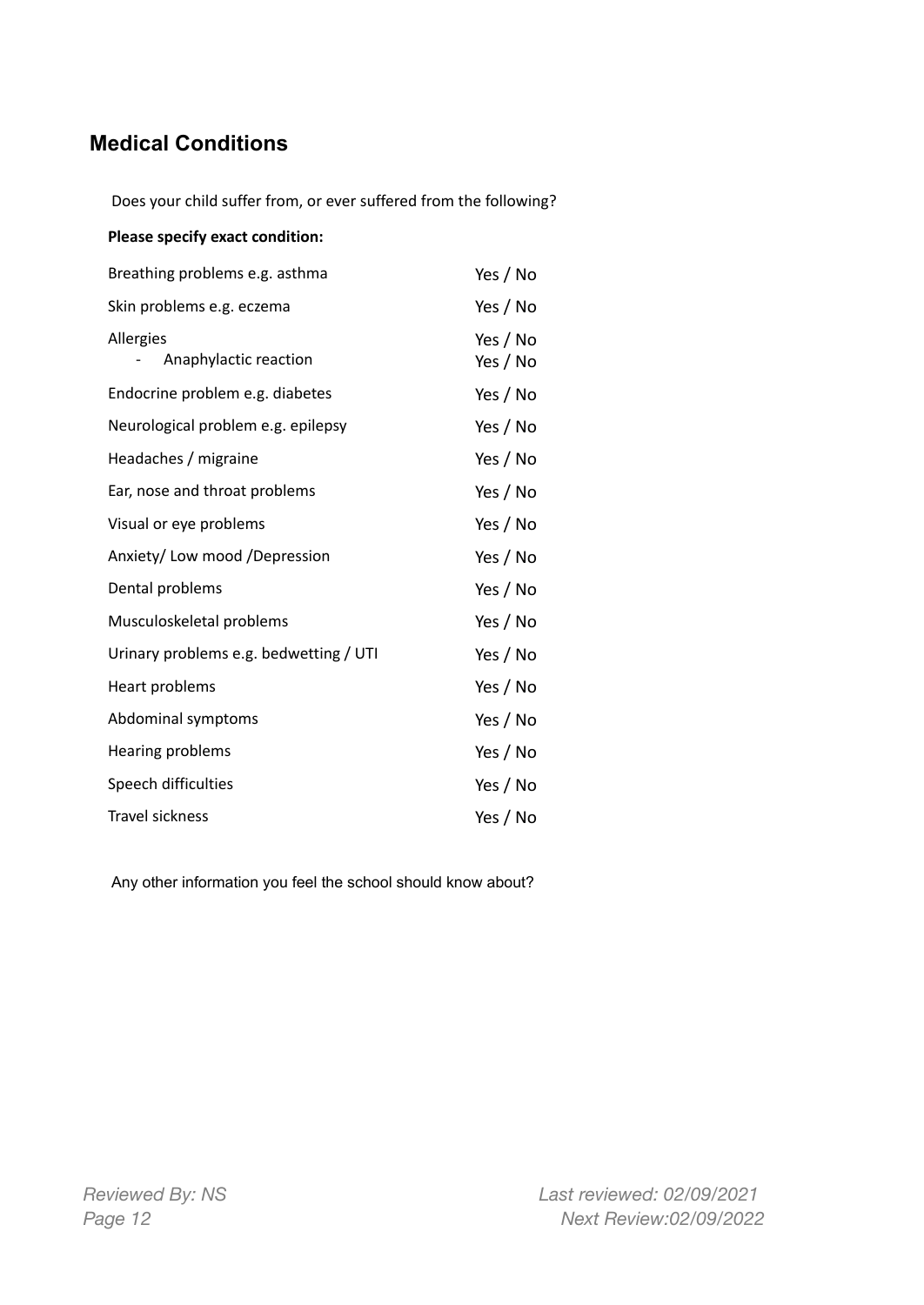### Medical Conditions continued

Does your child have any past or current emotional, personal, family issues that may be helpful for us to know about?

Yes / No

Does your child have any special educational needs? Yes / No

Any special dietary requirements?

Yes/No

If you have answered yes to any of the questions above, please provide as much information below about the condition: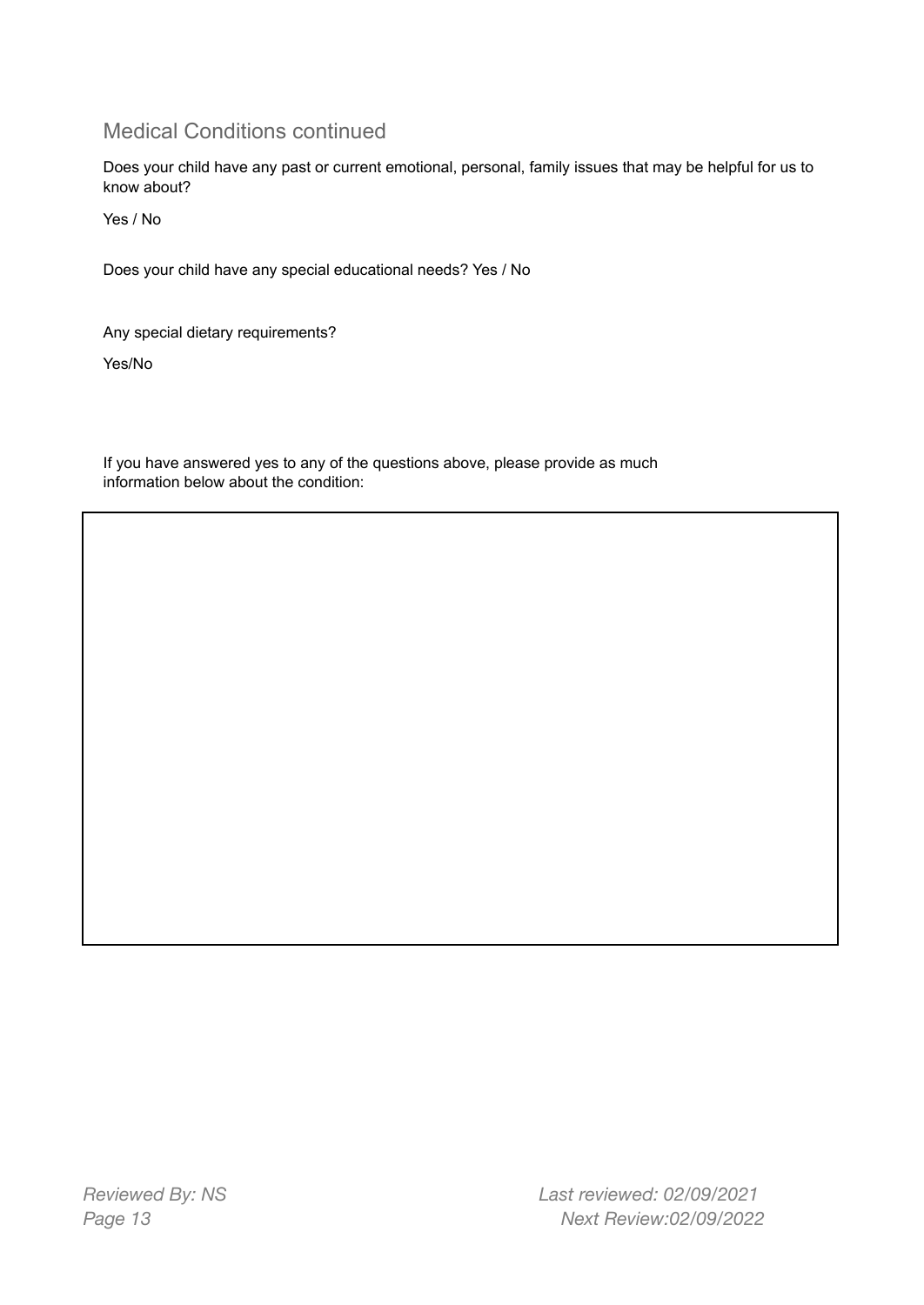### **Medication**

Please provide details of any medication your child takes regularly:

| Medication                                                           | Dose | Frequency                                                                                          |
|----------------------------------------------------------------------|------|----------------------------------------------------------------------------------------------------|
|                                                                      |      |                                                                                                    |
|                                                                      |      |                                                                                                    |
|                                                                      |      |                                                                                                    |
| include medication for period pain or headaches and antihistamines). |      | Please provide details of any medication that your child takes on an 'as and when' basis (this may |
| Medication                                                           | Dose | Circumstances under which your child<br>should use/take it                                         |
|                                                                      |      |                                                                                                    |
|                                                                      |      |                                                                                                    |
|                                                                      |      |                                                                                                    |
|                                                                      |      |                                                                                                    |
|                                                                      |      |                                                                                                    |
|                                                                      |      |                                                                                                    |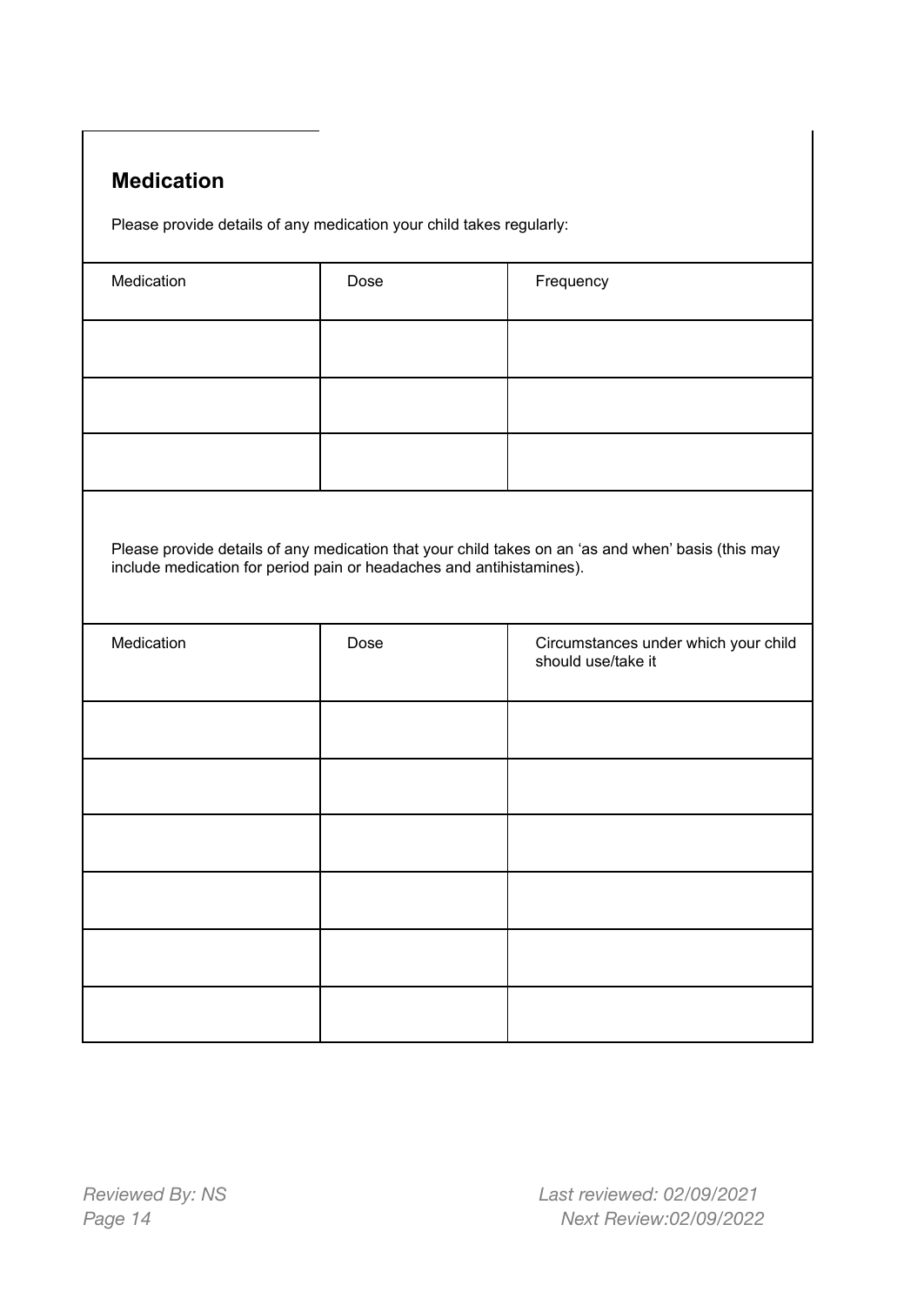### **Consent**

I understand that it is my/our responsibility to inform the school in writing if my child develops or **experiences a change in any known medical condition, health problems or allergy, educational needs or has been exposed to a contagious disease.**

**All health information or prescribed medication, held by the school, must be kept up to date throughout the child's time at the school.**

**Print name:**

**Sign:**

**Date:**

Please ensure that any medication that needs to be given during school hours, by the school staff, is **accompanied by CLEAR INSTRUCTIONS OR CARE PLAN IN ENGLISH from your GP or Consultant.**

Please note:

- **● The Heathside School Health and Wellbeing team is here to support your child during school hours but it is not here to replace your child's usual GP/ NHS services.**
- **● All pupils must be registered with their own GP.**
- **● Emergency first aid will be given as and when necessary and parents/guardians will be informed what they have received.**
- **● Parents should ensure that children's eyesight is to be checked regularly and concerns about a child's hearing should be looked into promptly by your GP.**
- **● Wherever possible, parents or guardians will be advised before a pupil is taken to hospital. Occasionally, it is difficult to contact the parent or guardian. In such circumstances, the Headmistress will give consent, should emergency treatment be necessary.**

Health and Wellbeing Service Heathside School 84A Heath Street, Hampstead London NW3 1DN

email health@heathsideprep.co.uk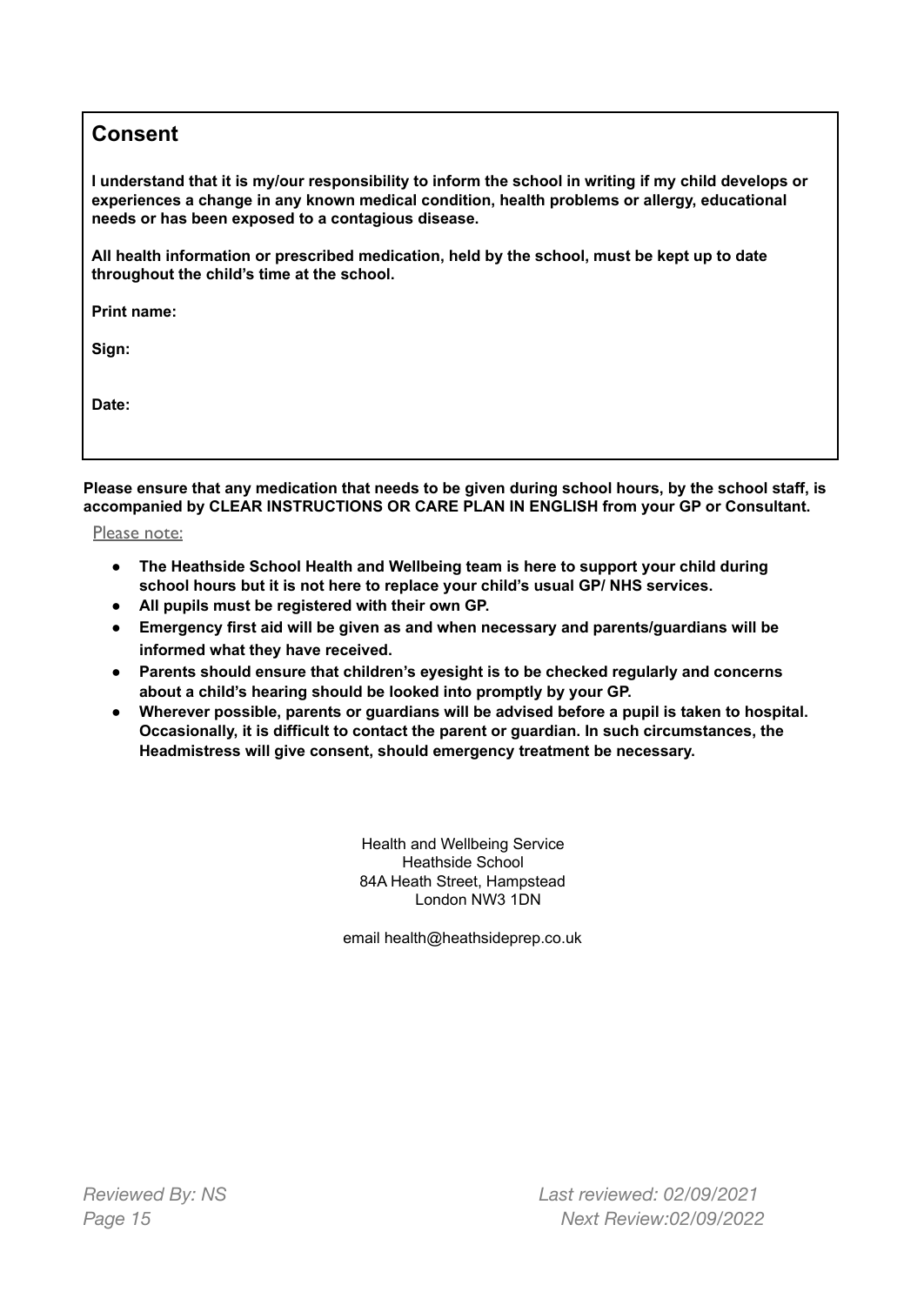### **Medical Form 2a Heathside Preparatory School Parental Consent for the Administering of Non- Prescribed Medication**

Children may sustain injuries or become unwell at school but are still well enough to remain in school. The administration of non-prescribed medication may be needed to help them recover and allow them to return to lessons.

Please complete this form by circling yes or no to each question and initialing each declaration for each non-prescribed medication.

| <b>Child's Details</b>                                                                                            |
|-------------------------------------------------------------------------------------------------------------------|
| Name:                                                                                                             |
|                                                                                                                   |
| Class:                                                                                                            |
| <b>Paracetamol Suspension</b>                                                                                     |
| I consent to school staff administering Paracetamol Suspension for the treatment of pain, headaches and<br>fever. |
| YES / NO                                                                                                          |
| I confirm that he/she has never had an adverse reaction to taking Paracetamol Suspension.                         |
| Parents Initials: <b>Parents Initials</b>                                                                         |
| Antihistamine Suspension (e.g. Cetrizine Hydrochloride)                                                           |
|                                                                                                                   |
| I consent to school staff administering Antihistamine Suspension for the treatment of Hayfever, rash, insect      |
| bites or stings.<br>YES / NO                                                                                      |
| I confirm that he/she has never had an adverse reaction to taking Antihistamine Suspension.                       |
| Parents Initials: ______________                                                                                  |

Parent/Guardian Signature: \_\_\_\_\_\_\_\_\_\_\_\_\_\_\_\_\_\_\_\_\_\_\_\_\_\_\_\_\_\_\_\_\_\_\_\_\_

Date\_\_\_\_\_\_\_\_\_\_\_\_\_\_\_\_\_\_\_\_\_\_\_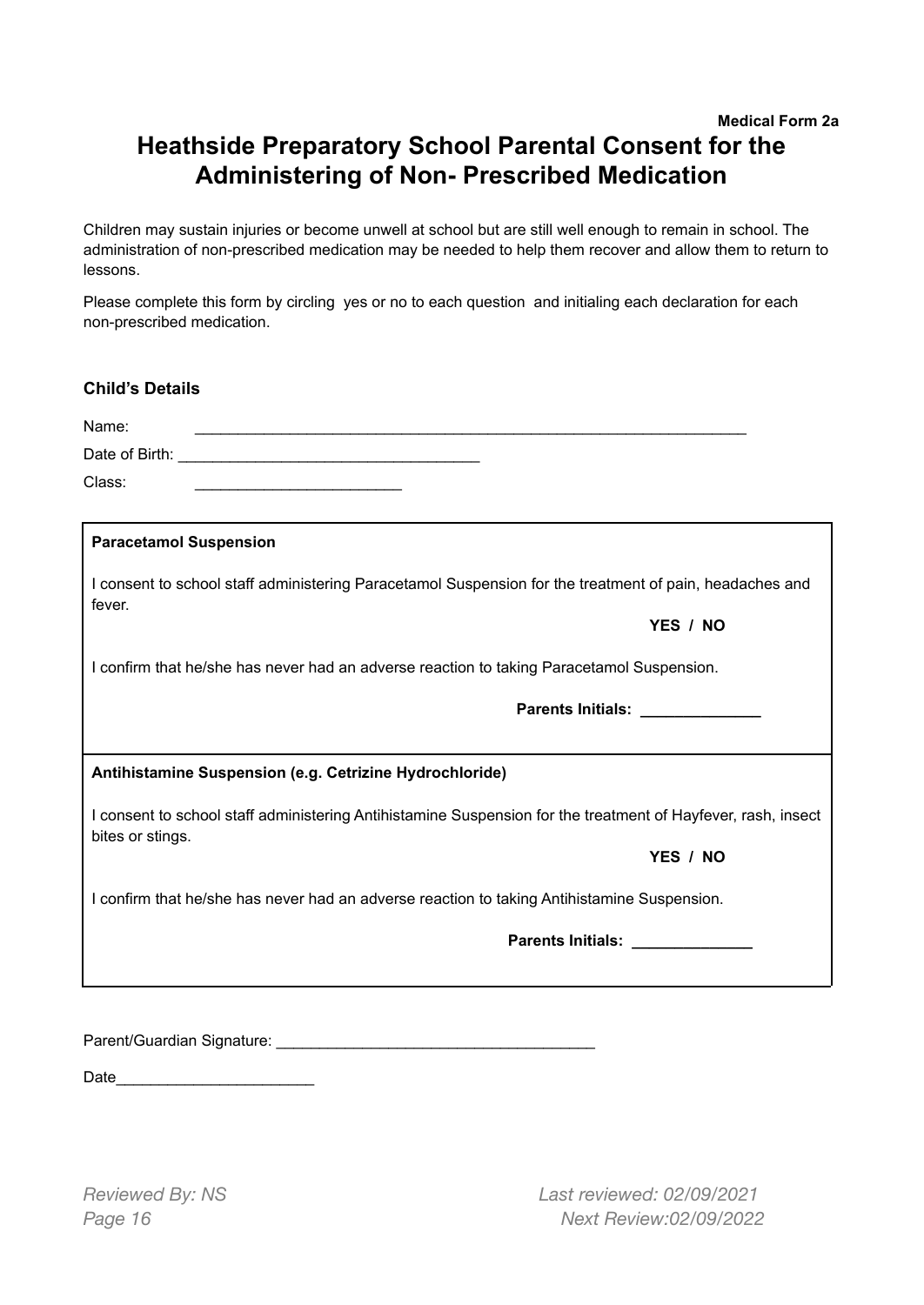### **Short Term Medication Consent Form**

I hereby consent to Heathside School administering the following medication to my child in accordance with the school's Administration of Medicine policy.

| Name of Child:                     | Class:                    |
|------------------------------------|---------------------------|
| Medical<br>condition/illness:      |                           |
| Name of<br>Parent/Guardian:        | Relationship to<br>Child: |
| Signature:                         |                           |
| <b>Contact Number:</b>             |                           |
| <b>Administration of Medicine:</b> |                           |
| Medicine:                          | <b>Expiry Date:</b>       |
| Dosage:                            | Qty handed over:          |
| Times to be Administered:          |                           |

Start Date: End Date:

| Date | Time | <b>Dosage</b> | Name and Signature of First<br>Aider | Name and Signature of<br><b>Witness</b> | Qty<br><b>Remaining</b> |
|------|------|---------------|--------------------------------------|-----------------------------------------|-------------------------|
|      |      |               |                                      |                                         |                         |
|      |      |               |                                      |                                         |                         |
|      |      |               |                                      |                                         |                         |
|      |      |               |                                      |                                         |                         |
|      |      |               |                                      |                                         |                         |
|      |      |               |                                      |                                         |                         |
|      |      |               |                                      |                                         |                         |
|      |      |               |                                      |                                         |                         |

**Medical Form 3**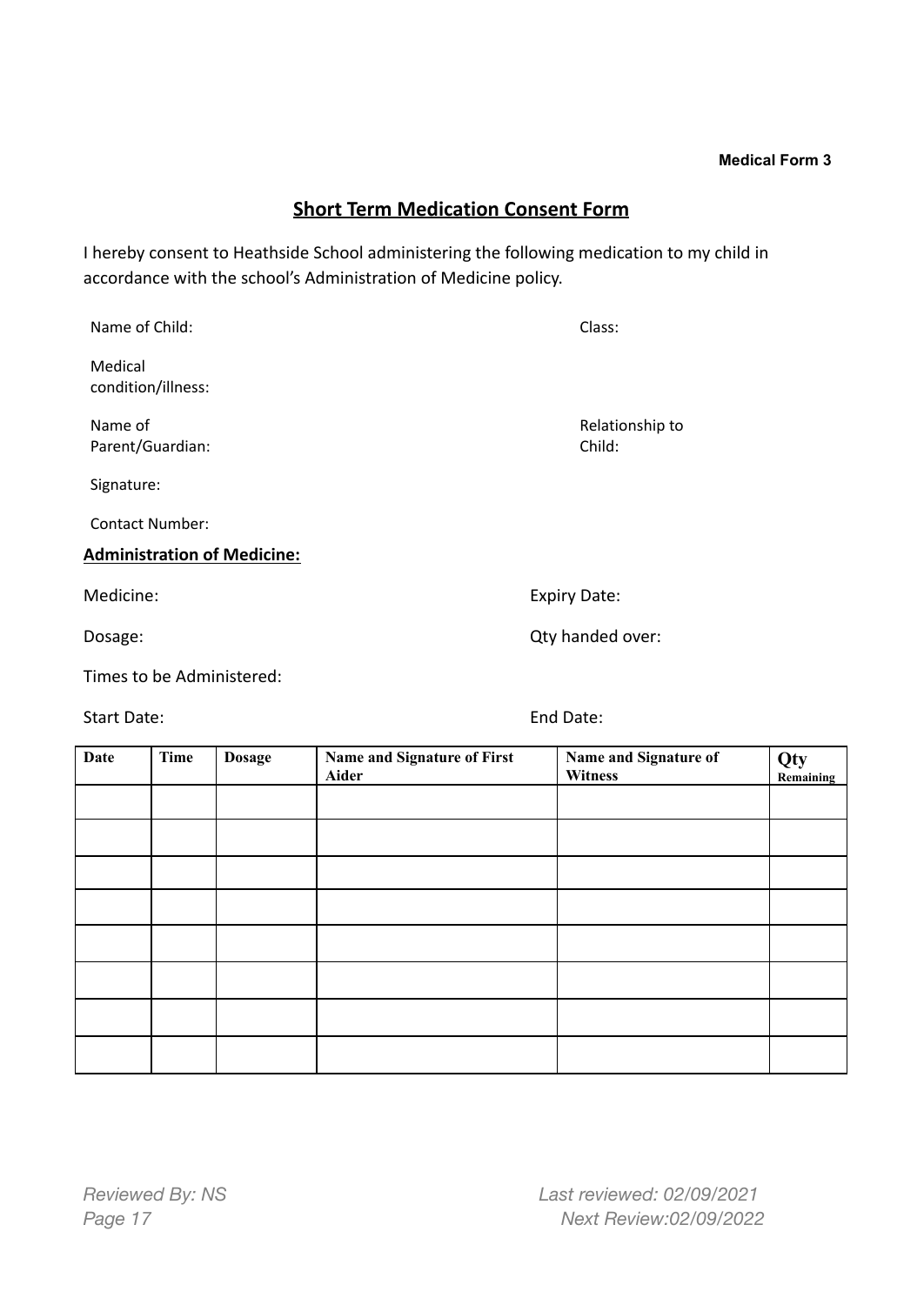| <b>Date</b> | <b>Time</b> | <b>Dosage</b> | Name and Signature of First<br>Aider | Name and Signature of<br>Witness | Qty<br>Remaining |
|-------------|-------------|---------------|--------------------------------------|----------------------------------|------------------|
|             |             |               |                                      |                                  |                  |
|             |             |               |                                      |                                  |                  |
|             |             |               |                                      |                                  |                  |
|             |             |               |                                      |                                  |                  |
|             |             |               |                                      |                                  |                  |
|             |             |               |                                      |                                  |                  |
|             |             |               |                                      |                                  |                  |
|             |             |               |                                      |                                  |                  |
|             |             |               |                                      |                                  |                  |
|             |             |               |                                      |                                  |                  |
|             |             |               |                                      |                                  |                  |
|             |             |               |                                      |                                  |                  |
|             |             |               |                                      |                                  |                  |
|             |             |               |                                      |                                  |                  |
|             |             |               |                                      |                                  |                  |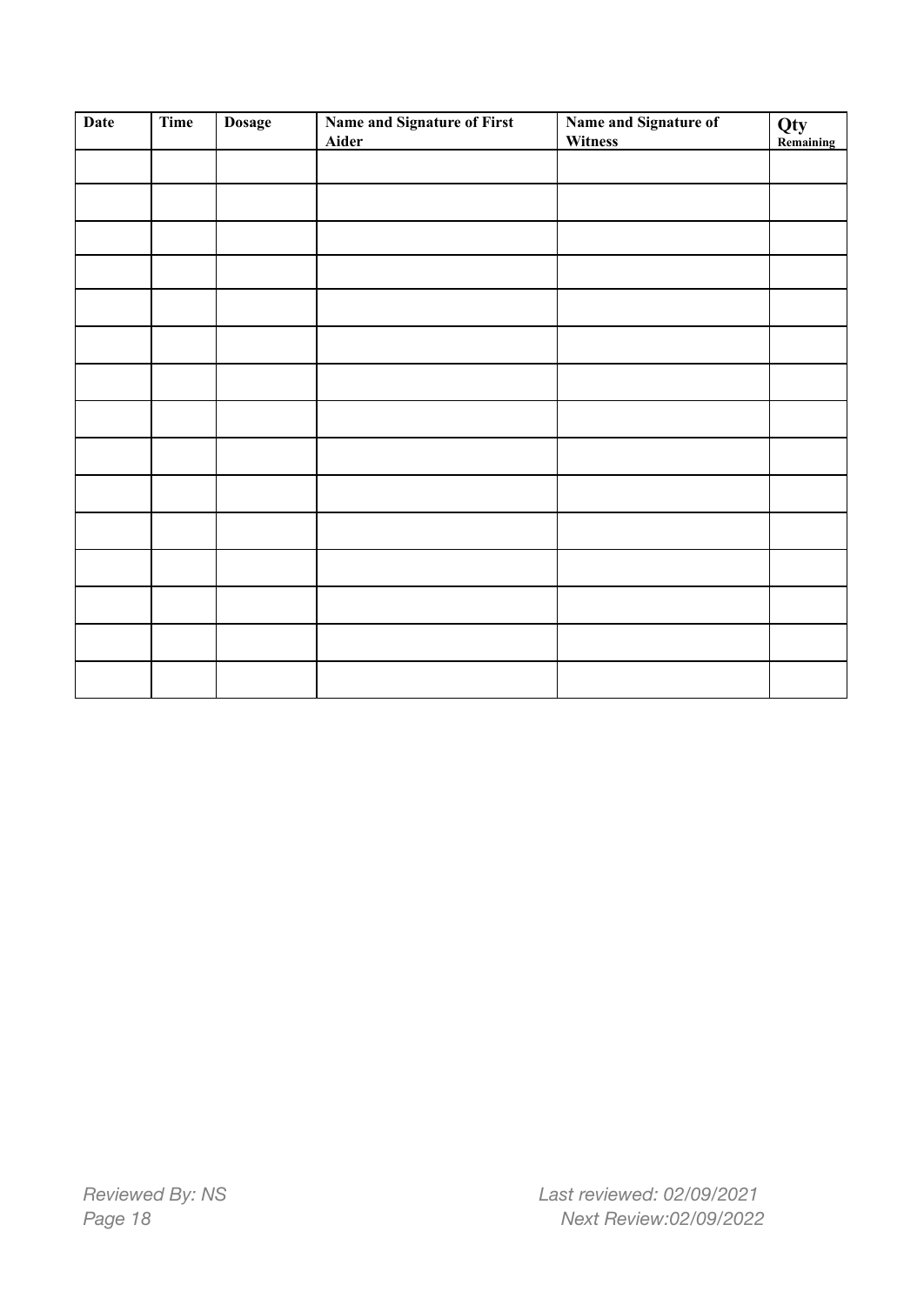### **Long Term Medication Consent Form**

I hereby consent to Heathside School administering the following medication/s to my child in accordance with the school's Administration of Medicine policy. I will inform the school immediately, in writing, if there is any change in dosage or frequency of the medication or if the medicine is stopped.

| Name of Child:             | Class:          |  |
|----------------------------|-----------------|--|
| Medical condition/illness: |                 |  |
| Parent/Guardian Name:      | Signature:      |  |
| Relationship to Child:     | Contact Number: |  |

#### **Administration of Medicine/s:**

| Self-Administration: |  |  | Yes/No |
|----------------------|--|--|--------|
|                      |  |  |        |

| If "Yes", do they need supervision?                                        | Yes/No |
|----------------------------------------------------------------------------|--------|
| Medication:<br><b>Expiry Date:</b><br>Dosage:<br>Times to be Administered: |        |
| Medication:<br><b>Expiry Date:</b><br>Dosage:<br>Times to be Administered: |        |
| Medication:<br><b>Expiry Date:</b><br>Dosage:<br>Times to be Administered: |        |
| Medication:<br><b>Expiry Date:</b><br>Dosage:<br>Times to be Administered: |        |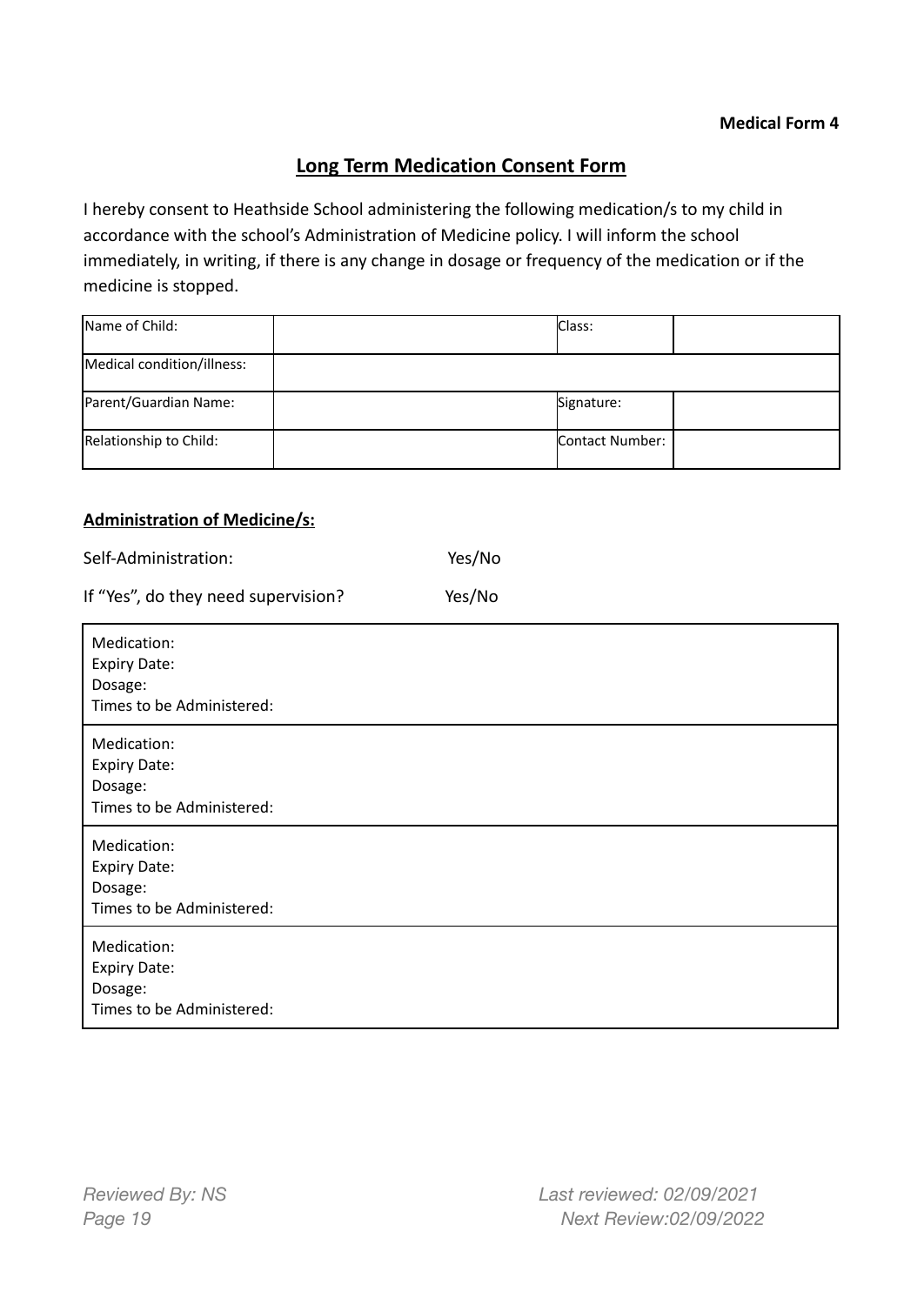| <b>Date</b> | Time | <b>Dosage</b> | Name and Signature of First<br>Aider | Name and Signature of<br>Witness | Qty<br>Remaining |
|-------------|------|---------------|--------------------------------------|----------------------------------|------------------|
|             |      |               |                                      |                                  |                  |
|             |      |               |                                      |                                  |                  |
|             |      |               |                                      |                                  |                  |
|             |      |               |                                      |                                  |                  |
|             |      |               |                                      |                                  |                  |
|             |      |               |                                      |                                  |                  |
|             |      |               |                                      |                                  |                  |
|             |      |               |                                      |                                  |                  |
|             |      |               |                                      |                                  |                  |
|             |      |               |                                      |                                  |                  |
|             |      |               |                                      |                                  |                  |
|             |      |               |                                      |                                  |                  |
|             |      |               |                                      |                                  |                  |
|             |      |               |                                      |                                  |                  |
|             |      |               |                                      |                                  |                  |
|             |      |               |                                      |                                  |                  |
|             |      |               |                                      |                                  |                  |
|             |      |               |                                      |                                  |                  |
|             |      |               |                                      |                                  |                  |
|             |      |               |                                      |                                  |                  |
|             |      |               |                                      |                                  |                  |
|             |      |               |                                      |                                  |                  |
|             |      |               |                                      |                                  |                  |